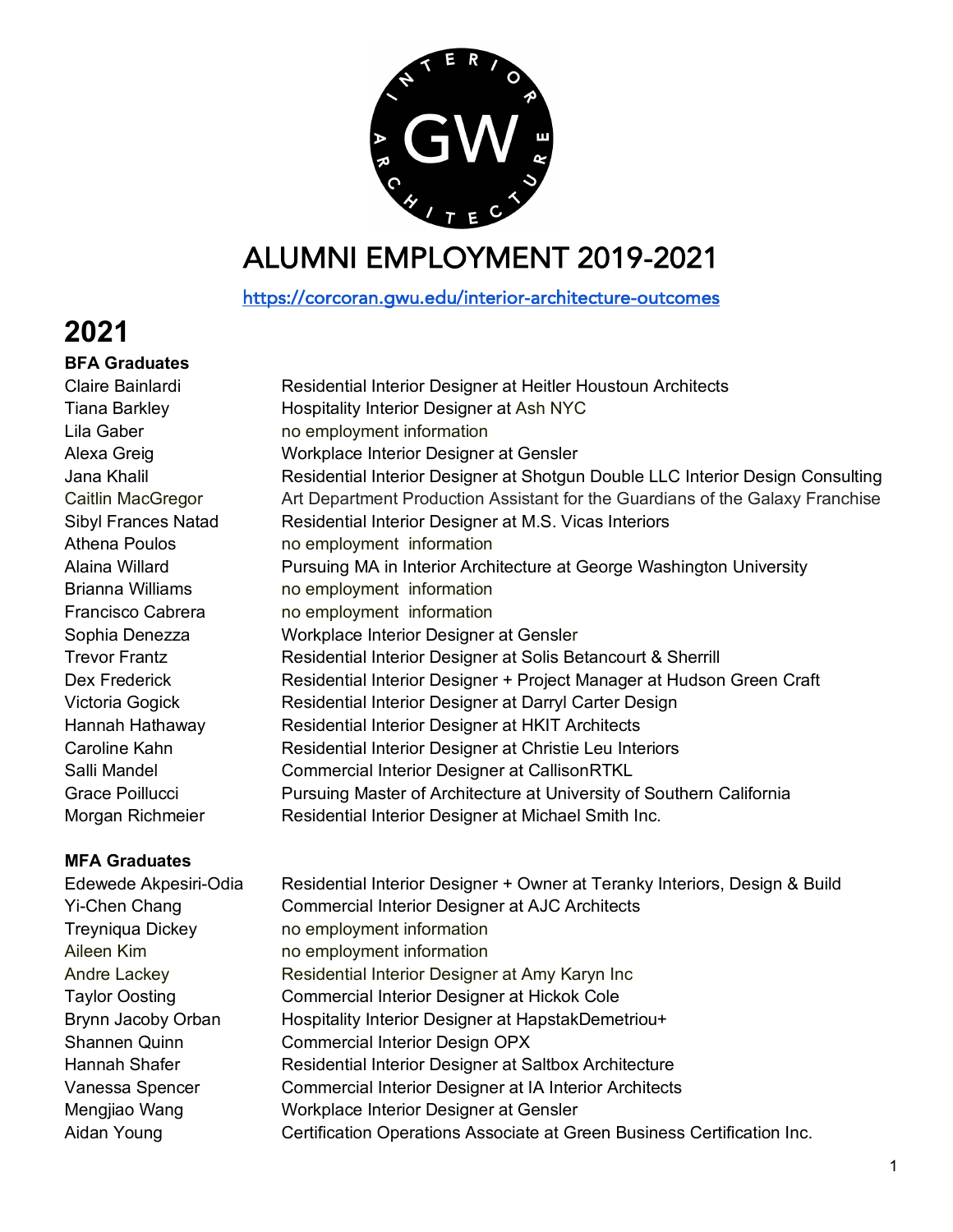# **2020**

**BFA Graduates**  Tina Jawdat Khalil Al Alami no employment information Lorena Arbulu Sales Assistant at Luminaire Aidan Camera **Residential Interior Designer at Pulp Design Studio** Natalia Castilla Workplace Interior Designer at Gensler

Hannah Hoffman Design Consultant at RH Emma Kraus **Commercial + Residential Interior Designer at Atelier MiK** Anna Savino Head of Communications, Kreeger Museum in DC Sandra Shanoudi Commercial + Residential Interior Designer at Lisa Galano Design Consultancy Lucia Steele **Pursuing MFA in Furniture Design at Rhode Island School of Design** Bridget Turner Commercial + Residential Interior Designer at Input Creative Studio Meredith Yarp Design Consultant at RH Aria Coleman **Pursuing Masters of Architecture at the Royal College of Art** Owen Felsher **Residential Interior Designer at Jessica Schuster Design** Arden Geismar Commercial + Residential Interior Designer at Lisa Galano Design Consultancy

#### **MFA Graduates**

Megan Kaplan Content Editor at Telavivian Magazine Camellia Minervini Master of Architecture at The Art Institute of Chicago Institute Zoe Moskowitz Design Consultant at RH Jamie Oakley Graduate Assistant at St. Lawrence University Haven Williams Design Consultant at Simply Fresh Food Abigail Zola Pursuing Master of Architecture at Rhode Island School of Design Sahar Al Shaibani no employment information Bryn Bassett no employment information Grace Boateng **Illustrator + Graphic Designer at Healing Design** Courtney Bradshaw Residential Interior Designer at Sanabria & Co. Kelsey Dean no employment information Hannah Gilbertson Residential Interior Designer at Melissa Colgan Interiors Jordan Jackson Commercial Interior Designer at OPX Suzannah Klein no employment information Yin-Ling Lee no employment information Michelai Lowe IBMxHBCU Quantum Center, Program Manager at Howard University Isabel Moffly **Residential + Commercial Interior Designer at PLACES studio** Ansley Nemirow Client Services Coordinator at CBRE Chelsea Schuster Residential Interior Designer at Sanabria & Co. Michael Smith Commercial Interior Designer at Muse Architect Chelsea Stake Commercial Interior Designer at Hickok Cole Yesica Suarez **Residential Interior Designer at Margery Wedderburn Interiors** Lindsay Sydness **Residential Interior Designer at Nicole Lanteri Design** Molly Walker **Commercial + Residential Interior Designer at Design Case LLC** Patrick Walsh **Residential Interior Designer at Landis Architects** | Builders Stacey White **Residential Interior Designer at Elizabeth Kannan Interior Design**